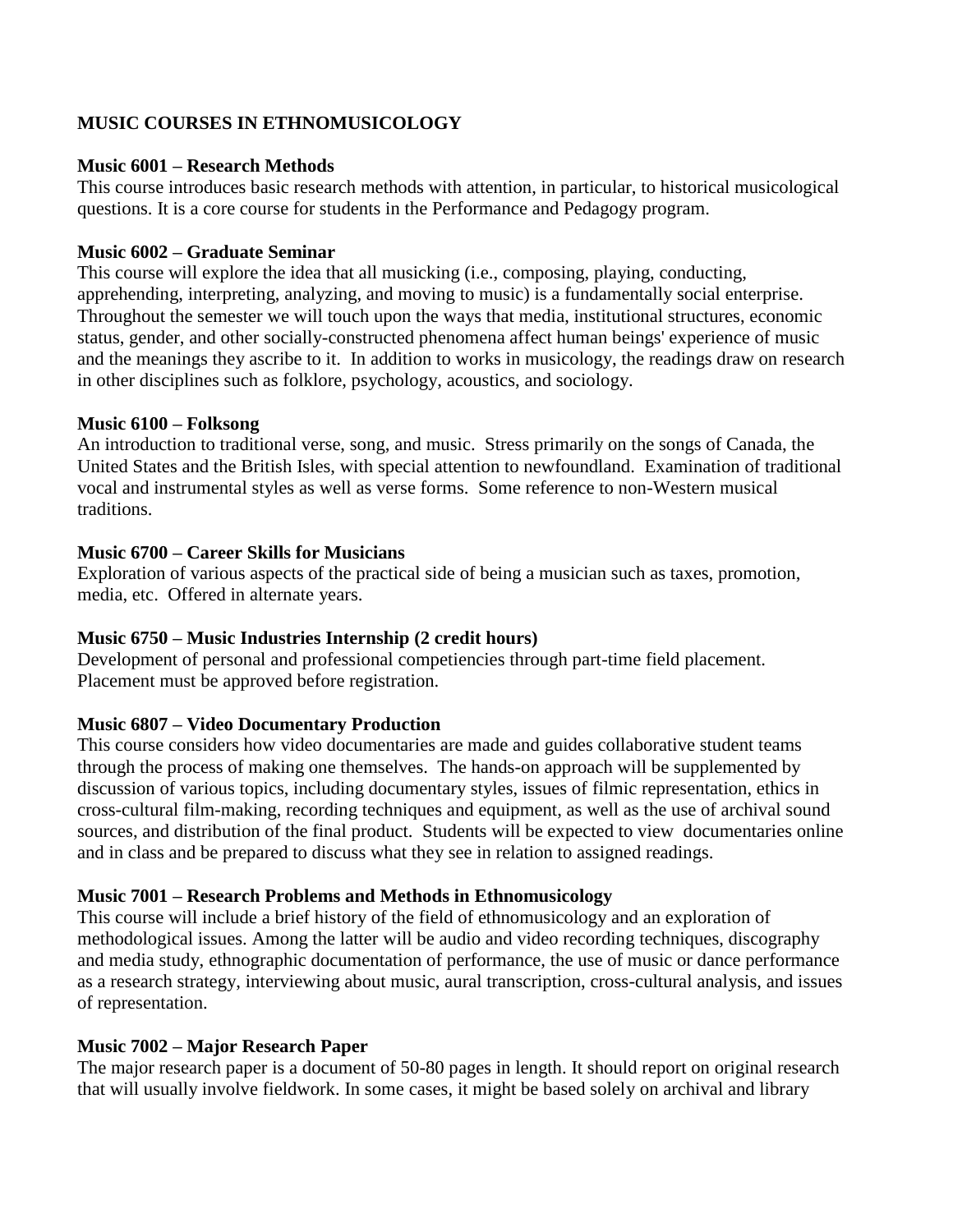resources. Like a thesis, a major research paper presents a well-articulated objective (a question or an issue), outlines the scope and methods of research, discusses the theoretical orientation, carefully situates the work in terms of relevant literature, and describes and interprets new data, demonstrating how the latter help fulfill the objectives or answer the central question.

### **Music 7005 – Performance Option**

The Performance Option functions much like a Directed Reading course. It is designed by the student to incorporate (usually cross-cultural) music study in either a private or group setting, complemented by an academic inquiry of some sort. It is intended, primarily but not exclusively, to enable music making experience within a cultural tradition which the student has little or no opportunity to study in the university curriculum but which is relevant to his/her research interests. The teaching staff consists of a performance teacher who may be from the community, and a university faculty supervisor. If you want to work with a teacher or a group other than those associated with School of Music offerings, the credentials of the proposed community teacher must be vetted by the Graduate Program and the student must accept responsibility for any fees involved in taking lessons from this individual. The academic component of the course may be a documentation of the lesson process (e.g., a set of ethnographic field notes about the lessons, a journal regarding lessons and practice or rehearsal experiences), or it may take the form of a demonstration of the musical and cultural knowledge acquired. Students must propose an individual course of study to the Interdisciplinary Advisory Committee. This course will be added to the University registration system only after an individual's course of study has been approved.

### **Music 7006 – Urban Ethnomusicology**

This course provides theoretical underpinnings for the study of music in urban settings, beginning with earliest articulations of the concept of urbanism in sociology and following through to contemporary approaches in cultural studies, geography, and other disciplines. Over the course of the semester, we will examine the city as a sociomusical system: urban soundscapes and sonic adaptations to urban environments; issues of power and identity in urban musical styles; specialization and status of townand city-based musicians; urban performance events and contexts; and rural-urban links.

# **Music 7007 – Music in the Study of Gender, Race and Class**

This course explores both the creation and reception of music in specific cultural contexts as it serves as a place for negotiating aspects of identity. Gender, race, and class are examined as intersecting social dimensions that may shape (constrain and enable) both the choices and access of musicians to repertoire, instruments or other sound producing technologies. Further, the marking of identity in the social structuring of music events, in the style of sonic detail itself, and in the responses of listeners will be examined. We will also consider the potential of music to mask identity or enable the forging of subjectivies that defy social conventions.

#### **Music 7008 – Media Studies**

A broad concept of "media" that encompasses sound producers, modifiers, and broadcasters will frame this course. We will examine how different media themselves shape the ways in which music is produced and constrain or enable different sorts of aural response. The history and impact of printed music, and recording technology will be explored. Issues of mimesis and cyborg theory will be relevant to the topics considered.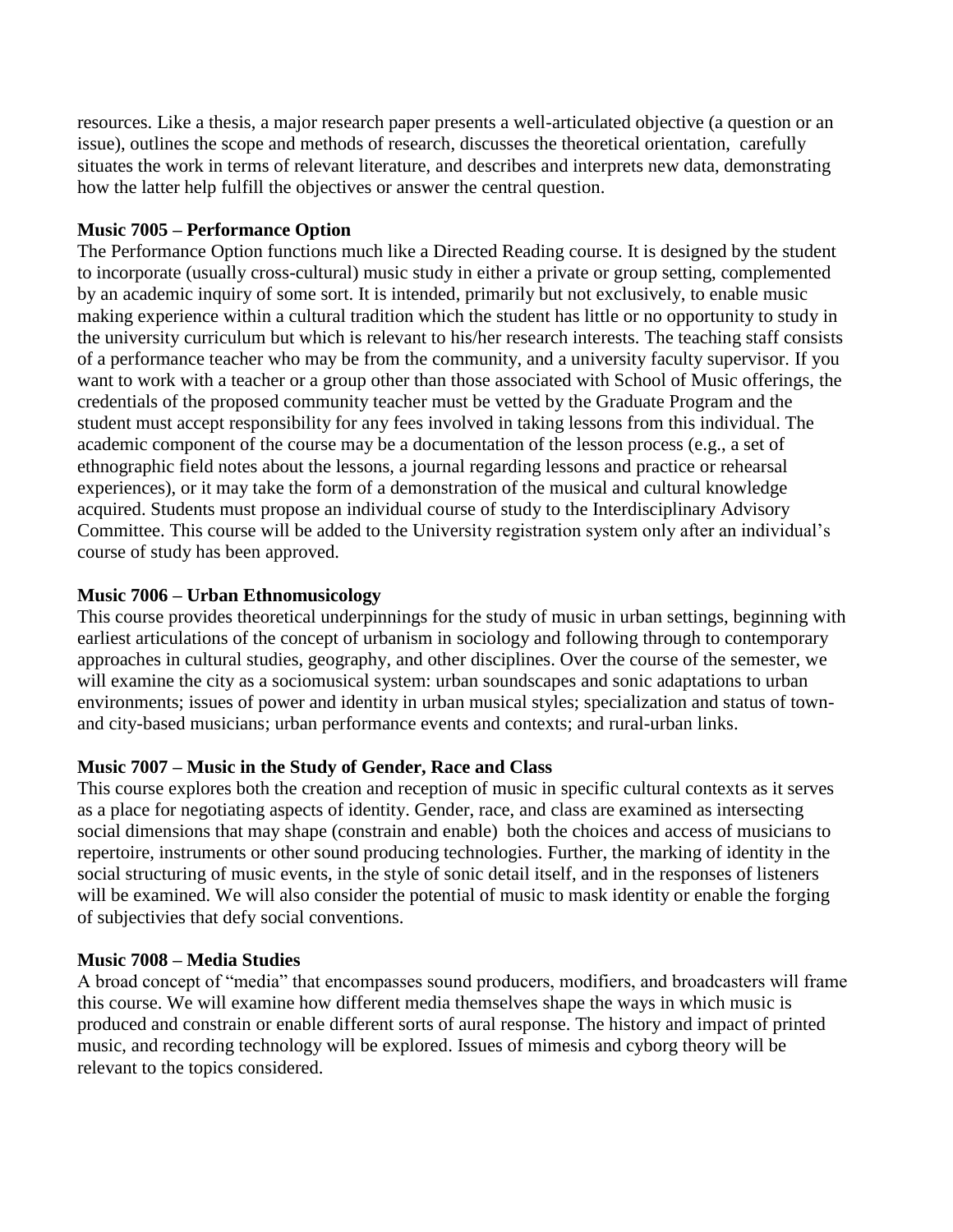#### **Music 7009 – Music and Place**

This course considers how individuals and social groups fashion place through sound, how they name and story it, how they render it meaningful through commemoration, mimesis, or gestures of control. Topics will range from the fetishization of place in popular song, to the concept of multilocality, to the oral marking of sacred space.

#### **Music 7010 – World Music: Music of Asia and Oceania**

An examination of musical theory, genres, instruments, aesthetics, and functions of music in Asia and Oceania, including the classical music of the Indian subcontinent, ritual musics of East Asia, gonchime ensembles of Southeast Asia, and traditional musics of Polynesia and Australia. This course has a strong listening component.

#### **Music 7011 – World Music: Music of Africa and the Americas (co-scheduled with Music 3015)\***

An examination of musical theory, genres, instruments, aesthetics, and functions of music in Africa and the Americas, including traditional African musics, neo-African musics of the Americas, Native American musics, and traditional South American musics. This course has a strong listening component.

#### **Music 7012 – Canadian Musical Traditions**

A survey of musical streams in Canadian music history from colonial times to the present, including indigenous and transplanted musical traditions, and Canadian art music. This course has a strong listening component.

#### **Music 7013 – Music and Culture (co-scheduled with Music/Folklore/Anthropology 4400)\***

Traditional music as an aspect of human behaviour in Western and non-European cultures. Examination of the functions and uses of music; folk-popular-art music distinctions and the relation of style to content. Outside reading, class exercises and individual reports will be required

#### **Music 7017 – Folksong (co-scheduled with Music 3017/Folklore 3200)\***

An introduction to traditional verse, song, and music. Stress primarily on the songs of Canada, the United States and the British Isles, with special attention to Newfoundland. Examination of traditional vocal and instrumental styles as well as verse forms. Some reference to non-Western musical traditions.

#### **Music 7018 – Jazz and Blues: The Roots of Popular Music**

And overview of blues and jazz as traditional musical forms. Lectures and listening will illustrate the development of regional music cultures and generic styles. To better understand the shift of blues and jazz from regional to global performance contexts, the course will examine the effects of changing transmission practices, from predominantly sensory media through contemporary media technologies. A term paper concerning musical style will entail library research and aural analysis.

# **Music 7026 – Directed Reading in Ethnomusicology (individual scheduling)**

This course is a program of independent study, devised by a graduate student in consultation with faculty, to address their need to learn a body of material that cannot be studied in the available courses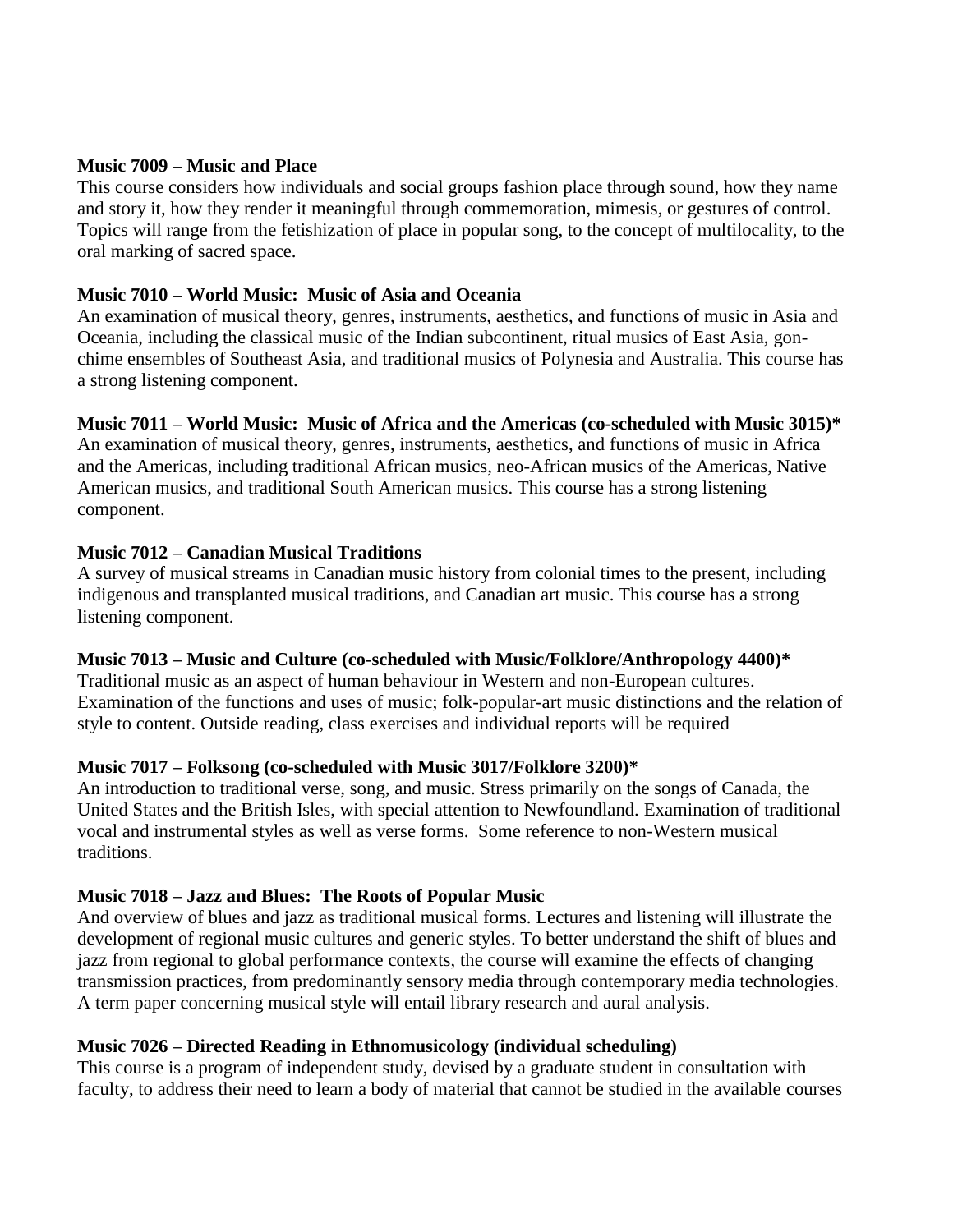offered by the program. It is intended to enable the student to tailor their program of study to their individual professional goals. Proposal for this course must be approved by the Interdisciplinary Advisory Committee for Ethnomusicology, after it consults the Dean of the School of Music regarding faculty workload. Normally, this committee does not approval a Directed Reading course for a student in the first semester of their program.

### **Music 7802 – Music and Intercultural Processes**

The course interrogates the notion of "culture(s)" and examines different theories of the processes through which "cultures" can come into contact with and have transformative effects on one another. Both the ways music participates in these exchanges/transformations and the ways musical practices are themselves transformed through these exchanges are examined.

# **Music 7803 – Radio Documentary Production**

This course considers how radio documentaries are made and guides students through the process of making one themselves. The hands-on approach will be supplemented by discussion of various topics, including documentary styles, recording techniques and equipment, as well as the use of archival sound sources, ethics of editing and representation, and distribution of the final product. Students will be expected to listen to online radio documentaries and be prepared to speak about what they have heard in class.

### **Music 7804 – The Body and Its Senses in Musical Performance**

This course examines historic and contemporary scholarly literature which theorizes the body and its senses as they are culturally and socially constructed, expressed, and valorized in musical performance. The course explores how the body is taken out of the realm of object and given agency, and focuses on the moving body, the experiencing body, and the body transformed. Some course readings, including one of the textbooks, focus on the body in dance, but the course will be accessible to both the non-dancer and those without formal musical training.

#### Music 7806 – Issues in Contemporary Performance

This course is designed to utilize the resources of the Sound Symposium International Festival of New Music and Performing Art to help students gain a multi-dimensional understanding of contemporary trends in music and the performing arts. The course will introduce new approaches to performance theory, improvisation, sound and the environment, as well as recent artistic and pedagogical practices with particular emphasis on interdisciplinary and cross-cultural work. With a view to the preparation of a final paper on a specific aspect of contemporary performance and/or pedagogy, students will attend a carefully planned subset of Symposium events and prepare reflexive or ethnographic responses.

# **Music 8001 – Theoretical Issues in the Study of Music**

This course introduces a wide range of theoretical perspectives in both the social sciences and humanities as they relate to the study of music in and as culture. More philosophical in tone than MU 7001, it will explore phenomenological and hermeneutic approaches as well as deconstruction and discourse analysis, feminism, performance theory, or semiotics. The focus will be on current issues including globalization, theories of the body, the mediation of music, hybridity, and post-colonial power relations. Events in a colloquium series will be integrated into the course design.